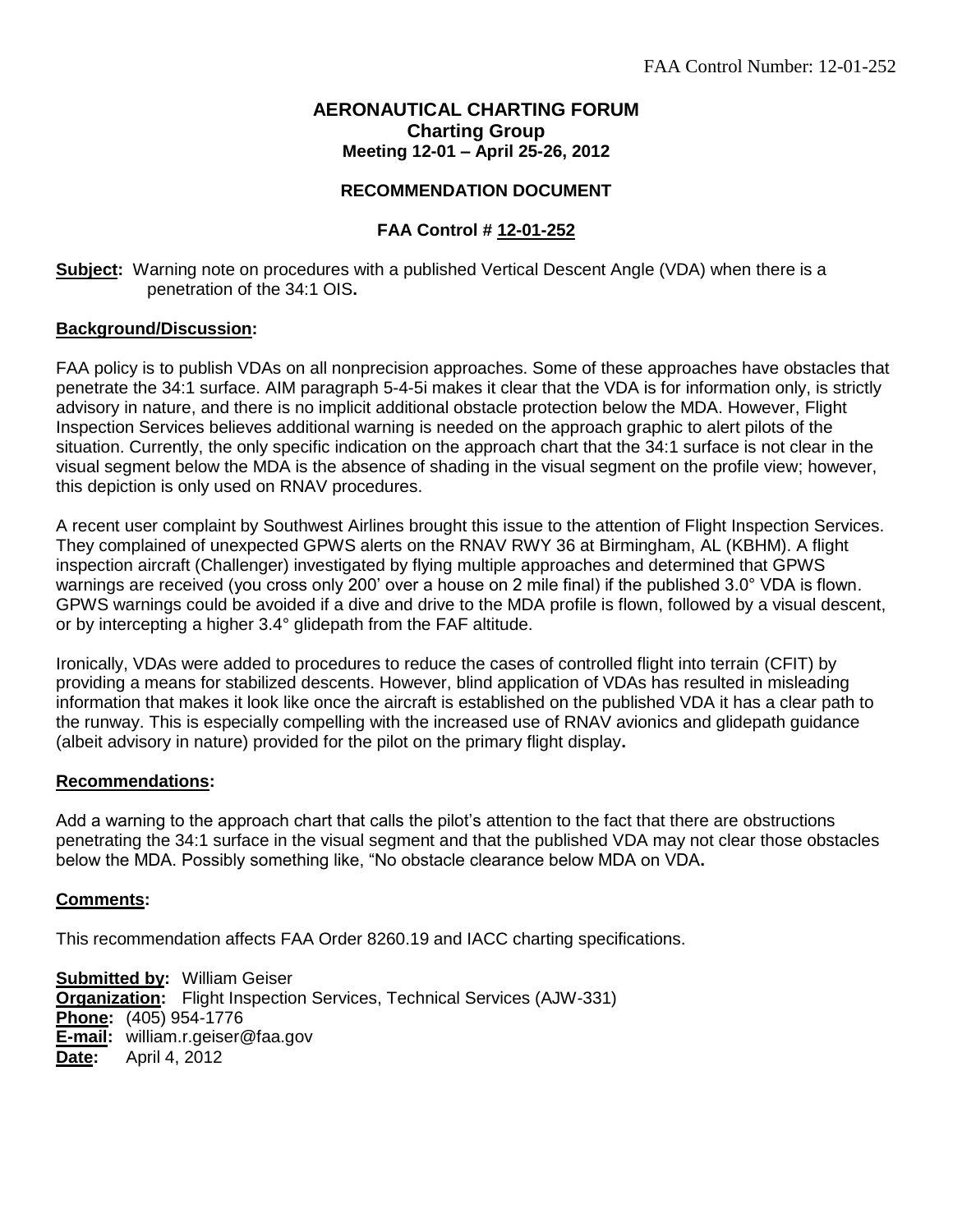**MEETING 12-01:** The issue was briefed at IPG on Tuesday, April 24, 2012.

The new issue was submitted by Mr. John Collins, GA Pilot, and is closely related to ACF-IPG Issue 12-01-301, *Publishing a Vertical Descent Angle (VDA) with 34:1 Surface Penetrations in the Visual Segment*, which was submitted by FAA Flight Inspection Services, FAA/AJW-331, as a result of a Southwest Airlines complaint of receiving GPWS alerts while flying a published vertical descent angle (VDA) on approach to Birmingham, AL.

Mr. Collins' submission also expressed concern when VDAs and VDPs are published when 34:1 and 20:1 visual surface penetrations exist and requests a cautionary note on the approach chart when this condition exists.

Mr. Collins stated that even though VDAs are for information only, advisory in nature, and are not protected for use below the MDA, many pilots are increasingly rely on the VDA as guidance to the runway. Mr. Collins provided an example location where it is impossible to fly a stabilized approach to the runway because there is terrain penetrating the VDA.

Mr. Collins closed by emphasizing that a cautionary note when there are 34:1 and 20:1 penetrations of the VDA would be a great added safety measure.

Ms. Valerie Watson, FAA/AJV-3B, noted that FAA-produced RNAV charts, [the stipple symbols](http://www.faa.gov/air_traffic/flight_info/aeronav/acf/media/Presentations/12-01-RD252-vda_profile_presentation.pdf)  [used when the 34:1 slope is clear.](http://www.faa.gov/air_traffic/flight_info/aeronav/acf/media/Presentations/12-01-RD252-vda_profile_presentation.pdf) Lack of the symbol on FAA charts indicates that the 34:1 slope is not clear. She also noted that notes on the IAPs are based on FAA Order 8260.19 and the cautionary note would have to be assessed by Flight Standards.

# **STATUS: OPEN**

**ACTION:** Mr. Thomas Schneider, FAA/AFS-420, agreed to staff the issue through AFS-400 and report at the next meeting.

# **MEETING 12-02:**

(See associated item from the [ACF-IPG RD 12-01-301,](http://www.faa.gov/about/office_org/headquarters_offices/avs/offices/afs/afs400/afs420/acfipg/open/media/Hist_12-01-301.pdf) where the procedural solutions are discussed and the presentation by Bill Geiser, AJW-334, is included.)

Bill Geiser, FAA/AJV-334, gave a [PowerPoint presentation,](http://www.faa.gov/air_traffic/flight_info/aeronav/acf/media/Presentations/12-02-RD252-Warning_note_VDA_Briefing.pdf) highlighting the risks associated with flying the published VDA on the Birmingham, AL RNAV (GPS) RWY 36 approach where a house on a ridge top penetrates the 34:1 visual slope.

Valerie Watson, FAA/AJV-3B, led the discussion to one in which solutions from a charting perspective were addressed, focusing on ways to guard against pilots using the VDA below the MDA. It was discussed that even though the VDA does not offer obstacle protection below the DA/MDA, pilots commonly assume it does.

Lev Prichard, APA-American Airlines, voiced that the "stipple" symbol on FAA RNAV approach charts, indicating a clear 34:1 slope, is far too subtle and that pilots don't understand what it (or its absence) means. (During this discussion, it was also voiced that the stipple symbology should also be applied to non-RNAV approach charts.)

Valerie stated that in her opinion, misuse of the VDA beyond the MDA is a pilot education issue. She suggested adding the text "to MDA" after the charted VDA angle in the profile to